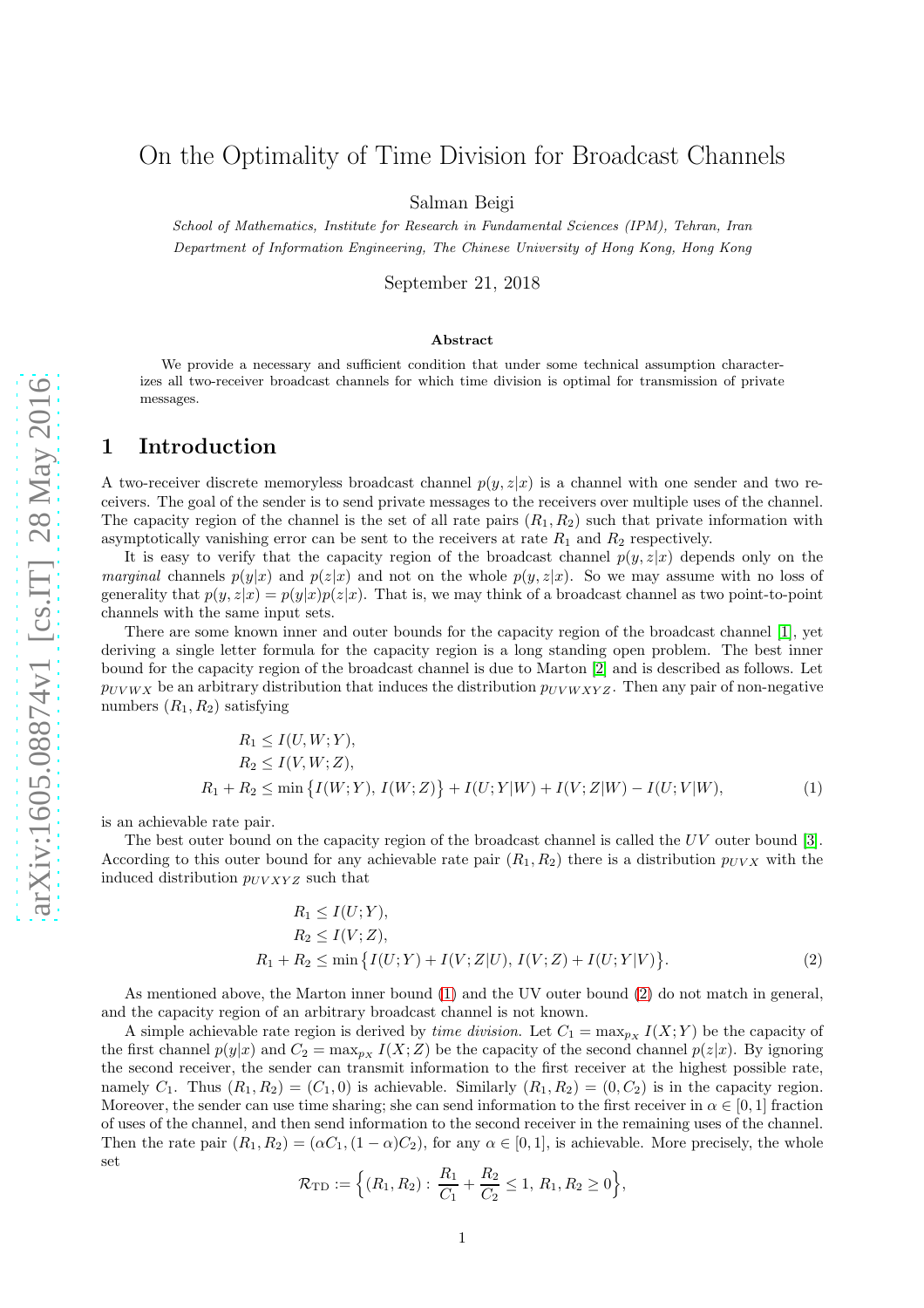which we call the *time division* rate region, is in the capacity region.

The main result of this paper is a characterization of broadcast channels for which the time division rate region  $\mathcal{R}_{\text{TD}}$  is equal to the capacity region. Here is an informal statement of our main result.

**Theorem 1.** (Informal) Let  $p(y|x)$  and  $p(z|x)$  be two point-to-point channels with capacities  $C_1$  and  $C_2$ respectively. Suppose that  $C_1 \geq C_2$  and that the channels  $p(y|x), p(z|x)$  satisfy some technical assumptions. Then  $\mathcal{R}_{\text{TD}}$  is equal to the capacity region of the broadcast channel  $p(y, z|x) = p(y|x)p(z|x)$  if and only if either  $C_1 < C_2$  and

$$
\frac{I(X;Y)}{C_1} \le \frac{I(X;Z)}{C_2}, \qquad \forall p_X,
$$
\n
$$
(3)
$$

or  $C_1 = C_2$  and the two channels are more capable comparable.

Recall that a channel  $p(y|x)$  is called *more capable* than  $p(z|x)$  if for all input distributions  $p<sub>X</sub>$  we have

$$
I(X;Y) \ge I(X;Z).
$$

We say that two channels  $p(y|x)$  and  $p(z|x)$  are more capable comparable if either  $p(y|x)$  is more capable than  $p(z|x)$  or vice versa.

A partial characterization of degraded broadcast channels for which time division is optimal is provided in [\[4,](#page-6-3) Theorem 3] that is similar to our characterization.

To prove this theorem we use some known facts about the set of capacity achieving distributions of a point-to-point channel [\[5,](#page-6-4) Theorem 13.1.1]. For the convenience of the reader we also present the proofs of these facts.

### 2 Capacity achieving distributions

We use quite standard notations in this paper (see, e.g., [\[1\]](#page-6-0)). Sets are denoted by calligraphic letters such as X, and a distribution on such a set is specified by a subscript as in  $p<sub>X</sub>$ . Discrete memoryless point-topoint channels are determined by a set of conditional distributions  $\{p_{Y|x}, x \in \mathcal{X}\}\)$ , on a set  $\mathcal{Y}$ . For ease of notation we denoted such a channel by  $p(y|x)$ . For  $\lambda \in [0,1]$  we use the notation  $\lambda := 1 - \lambda$ . To avoid confusions, when a mutual information  $I(X; Y)$  is computed with respect to a distribution  $p_{XY}$  we denote it by  $I(X;Y)_p$ .

Let  $p(y|x)$  be a discrete memoryless point-to-point channel with capacity  $C = \max_{p_X} I(X; Y)$ . For arbitrary distributions  $p_X$  and  $r_Y$  define

$$
\psi(p_X, r_Y) = \sum_{x} p(x) D(p_{Y|x} || r_Y) = D(p_{XY} || p_X r_Y) = I(X;Y)_p + D(p_Y || r_Y),
$$

where  $D(\cdot|\cdot)$  is the KL divergence, and  $p_{XY}$  is the induced distribution on the input and output of the channel with input distribution  $p_X$ . Then by the joint convexity of KL divergence and Sion's minimax theorem we have

$$
\max_{p_X} \min_{r_Y} \psi(p_X, r_Y) = \min_{r_Y} \max_{p_X} \psi(p_X, r_Y).
$$

Let us compute each side of the above equation. By the non-negativity of KL divergence we have

$$
\max_{p_X} \min_{r_Y} \psi(p_X, r_Y) = \max_{p_X} \min_{r_Y} I(X;Y)_p + D(p_Y \| r_Y) = \max_{p_X} I(X;Y) = C.
$$

On the other hand, by the linearity of  $\psi$  in  $p<sub>X</sub>$  have

$$
\min_{r_Y} \max_{p_X} \psi(p_X, r_Y) = \min_{r_Y} \max_{x_0} D(p_{Y|x_0} || r_Y).
$$

As a result,

<span id="page-1-0"></span>
$$
\min_{r_Y} \max_{x_0} D(p_{Y|x_0} \| r_Y) = C.
$$
\n(4)

Observe that the minimum in [\(4\)](#page-1-0) is achieved. So let  $r_Y^*$  be some optimal distribution there, i.e.,  $r_Y^*$  is such that

$$
\max_{x_0} D(p_{Y|x_0}||r_Y^*) = \max_{p_X} I(X;Y)_p + D(p_Y||r_Y^*) = C.
$$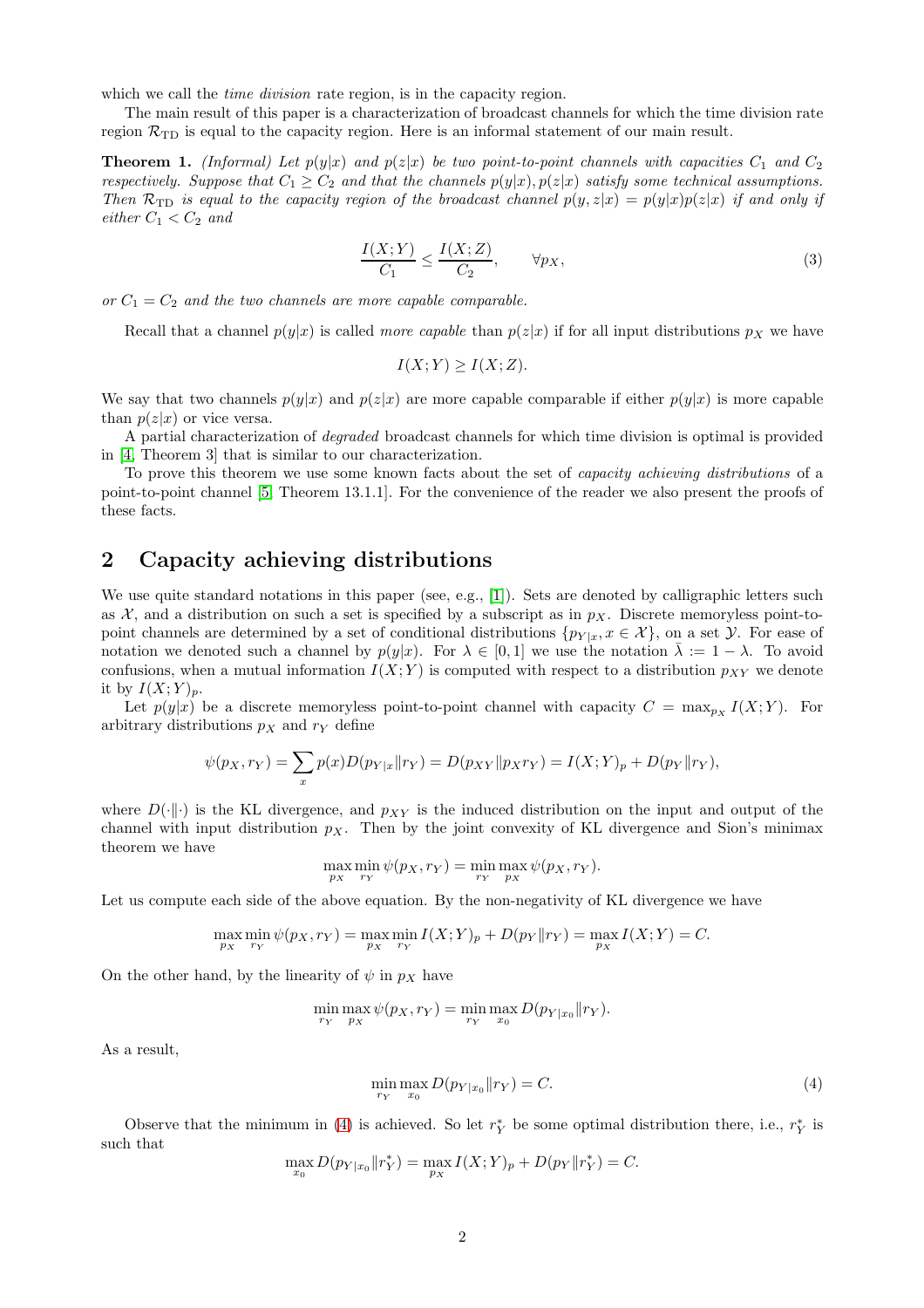Then for every  $p_X$  we have

$$
\psi(p_X, r_Y^*) = I(X; Y)_p + D(p_Y \| r_Y^*) \le C. \tag{5}
$$

Let Π be the set of capacity achieving distributions:

<span id="page-2-1"></span><span id="page-2-0"></span>
$$
\Pi = \arg \max_{p_X} I(X;Y).
$$

Then by [\(5\)](#page-2-0) for every  $p_X \in \Pi$  we have  $D(p_Y || r_Y^*) = 0$ , i.e.,  $p_Y = r_Y^*$ . This means that, for any capacity achieving distribution  $p_X \in \Pi$  its induced distribution on the output of the channel is fixed, i.e.,  $r_Y^* = p_Y$ . Indeed, the *optimal output distribution* of a channel is unique, and is the unique distribution  $r_Y^*$  that achieves the minimum in [\(4\)](#page-1-0).

Let us define

$$
\mathcal{K} := \{ x : D(p_{Y|x} \| r_Y^*) = C \}.
$$
\n(6)

Note that by the above discussion K is non-empty. Let  $p_X$  be some distribution with supp $(p_X) \subseteq \mathcal{K}$ , where  $supp(p_X) := \{x : p(x) > 0\}.$  Then we have

$$
I(X;Y)_p + D(p_Y || r_Y^*) = \sum_x p(x)D(p_{Y|x} || r_Y^*) = \sum_{x \in \mathcal{K}} p(x)D(p_{Y|x} || r_Y^*) = C.
$$

This means that the inequality in [\(5\)](#page-2-0) becomes an equality for all  $p_X$  with  $supp(p_X) \subseteq \mathcal{K}$ .

On the other hand, let  $p_X \in \Pi$  be some capacity achieving distribution. Then by the above discussion,  $p_Y = r_Y^*$ . Moreover, we have

$$
C = I(X;Y)_p = \sum_{x} p(x)D(p_{Y|x}||r_Y^*)
$$
  
= 
$$
\sum_{x \in K} p(x)D(p_{Y|x}||r_Y^*) + \sum_{x \notin K} p(x)D(p_{Y|x}||r_Y^*)
$$
  
= 
$$
p(K)C + p(X \setminus K) \max_{x \notin K} D(p_{Y|x}||r_Y^*).
$$

As a result, we must have  $p(\mathcal{X} \setminus \mathcal{K}) = 0$ , i.e.,  $\text{supp}(p_X) \subseteq \mathcal{K}$ .

Finally, suppose that  $p_X$  is some distribution with  $\text{supp}(p_X) \subseteq \mathcal{K}$  and  $p_Y = r_Y^*$ . Then [\(5\)](#page-2-0) becomes equality for  $p_X$  and since  $D(p_Y || r_Y^*) = 0$ ,  $p_X$  is capacity achieving.

We summarize the above findings in the following proposition.

<span id="page-2-2"></span>**Proposition 2.** For any point-to-point channel  $p(y|x)$  there is a unique distribution  $r_Y^*$  such that for all capacity achieving distributions  $p_X \in \Pi$  we have  $p_Y = r_Y^*$ . Moreover, for any  $p_X \in \Pi$  we have  $supp(p_X) \subseteq K$ where K is defined in [\(6\)](#page-2-1). Indeed, a given distribution  $p_X$  is capacity achieving if and only if supp $(p_X) \subseteq K$ and  $p_Y = r_Y^*$ . In particular  $\Pi$  is convex.

The above proposition motivates the following definition. Define  $K_0$  to be the union of the supports of capacity achieving distributions, i.e.,

<span id="page-2-3"></span>
$$
\mathcal{K}' := \bigcap_{p_X \in \Pi} \text{supp}(p_X). \tag{7}
$$

By the above proposition  $\mathcal{K}' \subset \mathcal{K}$ .

For a channel that has a capacity achieving distribution with full support (e.g., a channel for which the uniform distribution is capacity achieving) we have  $K' = K = \mathcal{X}$ . For example, this equality holds for binary symmetric and binary erasure channels. Later we will see an example of a channel for which the inclusion  $\mathcal{K}' \subseteq \mathcal{K}$  is strict.

<span id="page-2-4"></span>**Proposition 3.** There exists  $r_X \in \Pi$  such that  $supp(r_X) = K'$ . Moreover, for any  $p_X$  with  $supp(p_X) \subseteq K'$ we have

$$
I(X;Y)_p + D(p_Y \| r_Y^*) = \sum_{x \in K'} p(x)D(p_{Y|x} \| r_Y^*) = C.
$$

*Proof.* The existence of  $r_X \in \Pi$  with  $\text{supp}(r_X) = \mathcal{K}'$  follows from the definition of  $\mathcal{K}'$  and the convexity of Π established in Proposition [2.](#page-2-2) The second claim follows from K′ ⊆ K. П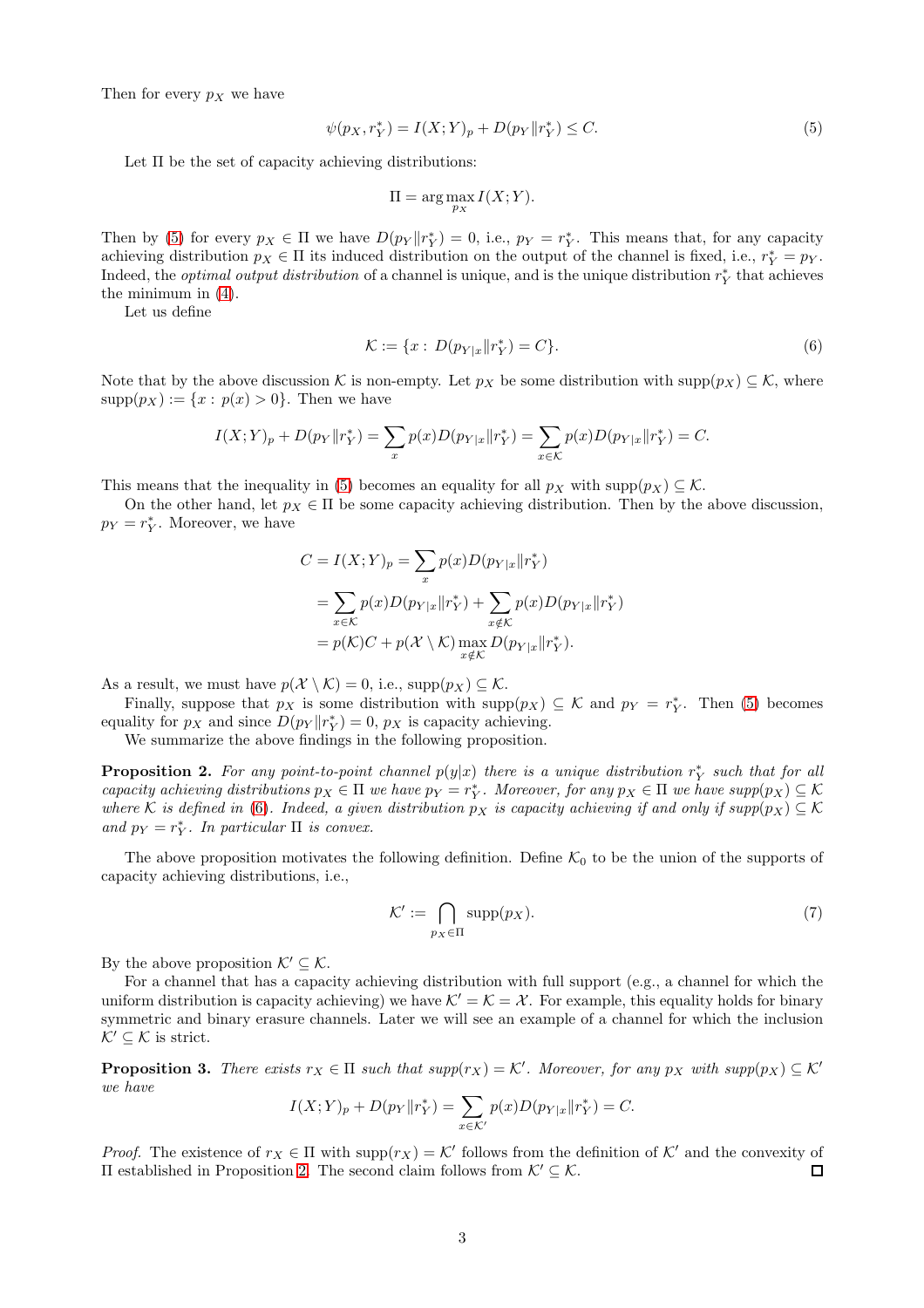# 3 Proof of the main result

Let  $p(y|x)$  and  $p(z|x)$  be two channels with capacities  $C_1$  and  $C_2$  respectively. Let  $r_Y^*$  and  $s_Z^*$  be the optimal output distributions of the channels (as defined in the previous section) respectively. Also let  $\Pi_1$  and  $\Pi_2$  be their associated sets of capacity achieving distributions respectively. Finally let  $\mathcal{K}_1, \mathcal{K}_1'$  and  $\mathcal{K}_2, \mathcal{K}_2'$  be their associated subsets of  $\mathcal X$  defined by [\(6\)](#page-2-1) and [\(7\)](#page-2-3). Here is the formal statement of our main result.

<span id="page-3-4"></span>**Theorem 4.** Suppose that  $K'_1 = K'_2 = X$  and  $C_1 \ge C_2$ . Then the time division rate region  $\mathcal{R}_{\text{TD}}$  is the capacity region of the broadcast channel  $p(y, z|x) = p(y|x)p(z|x)$  if and only if either  $C_1 < C_2$  and

$$
\frac{I(X;Y)}{C_1} \le \frac{I(X;Z)}{C_2}, \qquad \forall p_X,
$$
\n<sup>(8)</sup>

or  $C_1 = C_2$  and the two channels are more capable comparable.

The rest of this section is devoted to the proof of this theorem.

(⇒) First suppose that the time division region is the capacity region. That is, for any achievable rate pair  $(R_1, R_2)$  we have

<span id="page-3-3"></span><span id="page-3-0"></span>
$$
\frac{R_1}{C_1} + \frac{R_2}{C_2} \le 1.
$$
\n(9)

Let  $r_{XU}$  and  $s_{XV}$  be arbitrary distributions. Define  $p_{QW\widetilde{U}\widetilde{V}X}$  by

$$
p(Q = 0) = \lambda,
$$
  $p(Q = 1) = \bar{\lambda} = 1 - \lambda,$  (10)

and according to the following table:

$$
\begin{array}{c|c|c}\n & W & \tilde{U} & \tilde{V} \\
\hline\nQ = 0 & U & X & \text{Const.} \\
Q = 1 & V & \text{Const.} & X\n\end{array}
$$

This table should be understood as follows. First we have  $\mathcal{Q} = \{0, 1\}$  and the marginal distribution  $p_Q$  is given by [\(10\)](#page-3-0). Second, we have  $W = U \cup V$ ,  $U = X \cup \{u^*\}$  and  $V = X \cup \{v^*\}$  for two distinguished elements  $u^*, v^*$ . Third, the conditional distribution  $p(w, \tilde{u}, \tilde{v}, x | q)$  is given by

$$
p(w, \tilde{u}, \tilde{v}, x | Q = 0) = \begin{cases} r(X = x, U = w), & \tilde{u} = x, \tilde{v} = v^*, w \in \mathcal{U}, \\ 0, & \text{otherwise}, \end{cases}
$$

and

$$
p(w, \tilde{u}, \tilde{v}, x | Q = 1) = \begin{cases} s(X = x, V = w), & \tilde{v} = x, \tilde{u} = u^*, w \in \mathcal{V}, \\ 0, & \text{otherwise.} \end{cases}
$$

Now let  $W = (Q, W)$  and consider the distribution  $p_{\widetilde{W}\widetilde{U}YXYZ}$  induced by the channel. Observe that  $I(U;V|W) = I(U;V|Q,W) = 0$ . Then by Marton's coding theorem [\(1\)](#page-0-0) the rate pair  $(R_1, R_2)$  given by

$$
\begin{cases} R_2=I(\widetilde{V}\widetilde{W};Z)=I(\widetilde{W};Z)+I(\widetilde{V};Z|\widetilde{W}),\\ R_1+R_2=\min\big\{I(\widetilde{W};Y),I(\widetilde{W};Z)\big\}+I(\widetilde{U};Y|\widetilde{W})+I(\widetilde{V};Z|\widetilde{W}), \end{cases}
$$

is achievable. Therefore, by our assumption we must have

<span id="page-3-2"></span><span id="page-3-1"></span>
$$
\frac{R_1}{C_1} + \frac{R_2}{C_2} = \frac{R_1 + R_2}{C_1} + \left(\frac{1}{C_2} - \frac{1}{C_1}\right)R_2 \le 1,
$$

and then

$$
\frac{1}{C_1}\min\left\{I(\widetilde{W};Y),I(\widetilde{W};Z)\right\} + \left(\frac{1}{C_2} - \frac{1}{C_1}\right)I(\widetilde{W};Z) + \frac{1}{C_1}I(\widetilde{U};Y|\widetilde{W}) + \frac{1}{C_2}I(\widetilde{V};Z|\widetilde{W}) \le 1.
$$
 (11)

Let us compute individual terms in the above equation. We have

$$
I(\widetilde{W};Y) = I(Q,W;Y) = I(Q;Y) + I(W;Y|Q) = I(Q;Y) + \lambda I(U;Y)_r + \overline{\lambda}I(V;Y)_s.
$$
\n(12)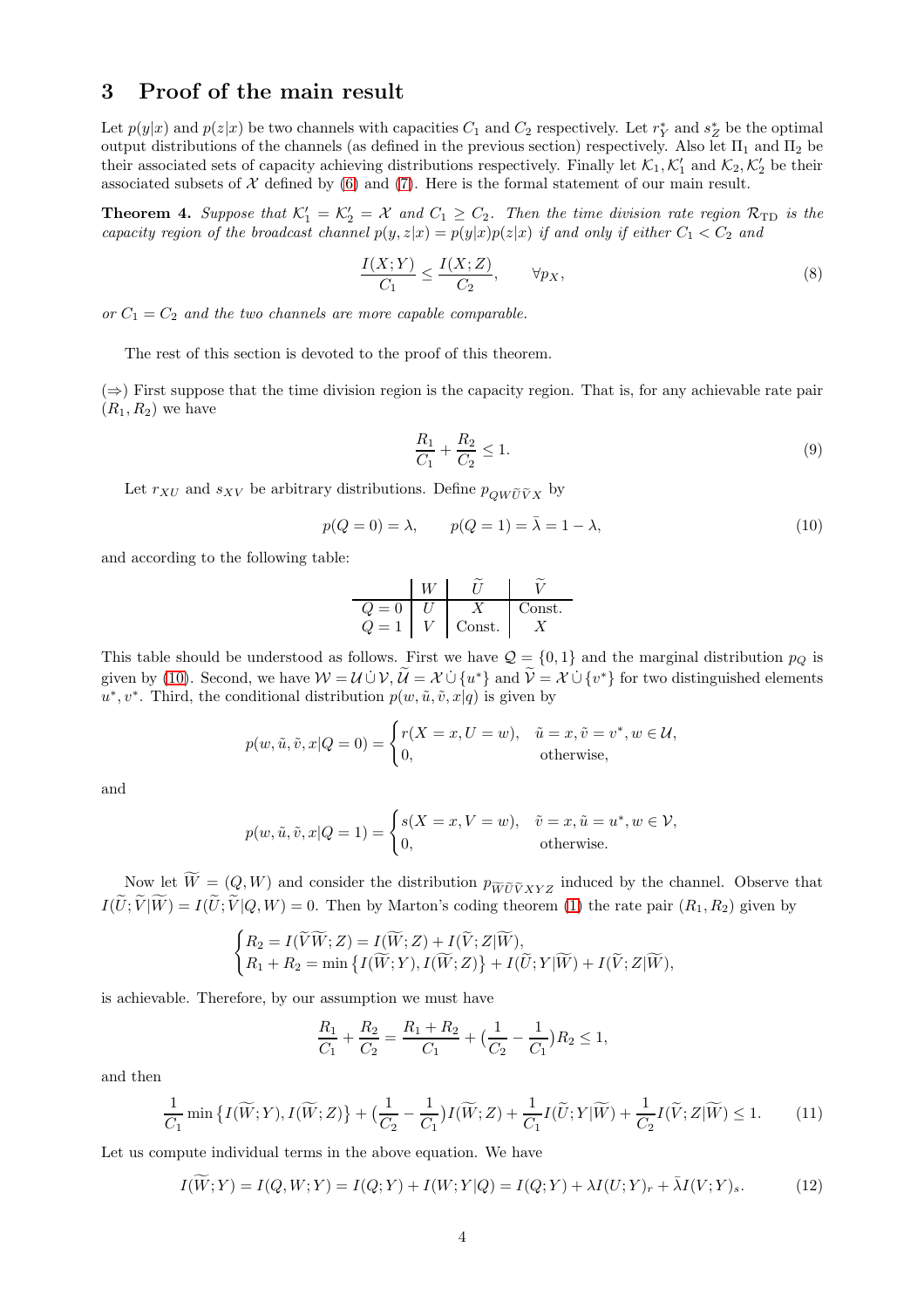We similarly have

$$
I(\widetilde{W};Z) = I(Q;Z) + \lambda I(U;Z)_r + \overline{\lambda}I(V;Z)_s.
$$
\n(13)

Moreover, observe that

<span id="page-4-0"></span>
$$
I(\widetilde{U};Y|\widetilde{W})=\lambda I(X;Y|U)_r,
$$

and

<span id="page-4-1"></span>
$$
I(\widetilde{V};Z|\widetilde{W}) = \overline{\lambda}I(X;Z|V)_{s}.
$$

Putting the above two equations in [\(11\)](#page-3-1) we find that

$$
\frac{1}{C_1}\min\left\{I(\widetilde{W};Y),I(\widetilde{W};Z)\right\} + \left(\frac{1}{C_2} - \frac{1}{C_1}\right)I(\widetilde{W};Z) + \frac{\lambda}{C_1}I(X;Y|U)_r + \frac{\overline{\lambda}}{C_2}I(X;Z|V)_s \le 1.
$$
 (14)

We can now consider two cases: either  $I(\widetilde{W}; Y) \geq I(\widetilde{W}; Z)$  or  $I(\widetilde{W}; Y) < I(\widetilde{W}; Z)$ . Then using  $C_1 \geq C_2$ , equations [\(12\)](#page-3-2) and [\(13\)](#page-4-0), and ignoring some non-negative terms in [\(14\)](#page-4-1) we find that

$$
\begin{cases} \frac{1}{C_1} \Big( \lambda I(U;Y)_r + \bar{\lambda} I(V;Y)_s \Big) + \Big( \frac{1}{C_2} - \frac{1}{C_1} \Big) \bar{\lambda} I(V;Z)_s + \frac{\lambda}{C_1} I(X;Y|U)_r + \frac{\bar{\lambda}}{C_2} I(X;Z|V)_s \le 1, \\ \text{or} \\ \frac{1}{C_2} \Big( \lambda I(U;Z)_r + \bar{\lambda} I(V;Z)_s \Big) + \frac{\lambda}{C_1} I(X;Y|U)_r + \frac{\bar{\lambda}}{C_2} I(X;Z|V)_s \le 1. \end{cases}
$$

Now suppose that we chose  $r_{XU}$  and  $s_{XV}$  such that  $r_X \in \Pi_1$  and  $s_X \in \Pi_2$ . Then using  $C_1 = I(X;Y)_r =$  $I(UX; Y)_r = I(U; Y)_r + I(X; Y|U)_r$  and  $C_2 = I(X; Z)_s = I(VX; Z)_s = I(U; Z)_s + I(X; Y|V)_s$ , by a simple algebra we arrive at

<span id="page-4-2"></span>
$$
\begin{cases} I(V;Y)_s \leq I(V;Z)_s, \\ \text{or} \\ \frac{1}{C_2}I(U;Z)_r \leq \frac{1}{C_1}I(U;Y)_r. \end{cases}
$$

Observe that the first inequality here depends only on  $s_{XV}$  and the second one is solely in terms of  $r_{XU}$ . Then either the first one holds for every valid choice of  $s_{XY}$  or the second one holds for every valid choice of  $r_{XU}$ . This means that either

<span id="page-4-3"></span>
$$
I(V;Y) \le I(V;Z), \qquad \forall s_{VX} \text{ s.t. } s_X \in \Pi_2,\tag{15}
$$

or

$$
\frac{1}{C_2}I(U;Z) \le \frac{1}{C_1}I(U;Y), \qquad \forall r_{UX} \text{ s.t. } r_X \in \Pi_1. \tag{16}
$$

Let us suppose that [\(15\)](#page-4-2) holds. Fix  $s_X \in \Pi_2$  to be a capacity achieving distribution for  $p(z|x)$  with  $\text{supp}(s_X) = \mathcal{K}'_2 = \mathcal{X}$  whose existence is guaranteed by Proposition [3.](#page-2-4) Let  $p_X$  be an arbitrary distribution. Define  $s_{VX}$  as follows. Let  $V = \{0, 1\}$  and define  $s(V = 0) = \epsilon$  and  $s(V = 1) = 1 - \epsilon$ . Also let

$$
s(x|V = 0) = p(x),
$$
  $s(x|V = 1) = \frac{1}{1 - \epsilon} s(x) - \frac{\epsilon}{1 - \epsilon} p(x).$ 

Observe that  $\text{supp}(p_X) \subseteq \text{supp}(s_X) = \mathcal{X}$ , so for sufficiently small  $\epsilon > 0$ , both  $s(x|V = 0)$  and  $s(x|V = 1)$ are valid distributions. Then we obtain a distribution  $s_{VX}$  on  $\{0,1\} \times \mathcal{X}$  whose marginal on X is the distribution  $s_X \in \Pi_2$  we started with. Since we assumed that [\(15\)](#page-4-2) holds, for any sufficiently small  $\epsilon > 0$ we have  $I(V;Y) \leq I(V;Z)$ . Now a simple computation verifies that  $I(V;Y) = \epsilon D(p_Y || s_Y) + \Theta(\epsilon^2)$  and  $I(V; Z) = \epsilon D(p_Z || s_Z) + \Theta(\epsilon^2)$ . Therefore, we have

<span id="page-4-5"></span><span id="page-4-4"></span>
$$
D(p_Y \| s_Y) \le D(p_Z \| s_Z^*), \qquad \forall p_X. \tag{17}
$$

Starting from [\(16\)](#page-4-3) and following similar arguments we find that

$$
\frac{1}{C_2}D(p_Z \| r_Z) \le \frac{1}{C_1}D(p_Y \| r_Y^*), \qquad \forall p_X,
$$
\n
$$
(18)
$$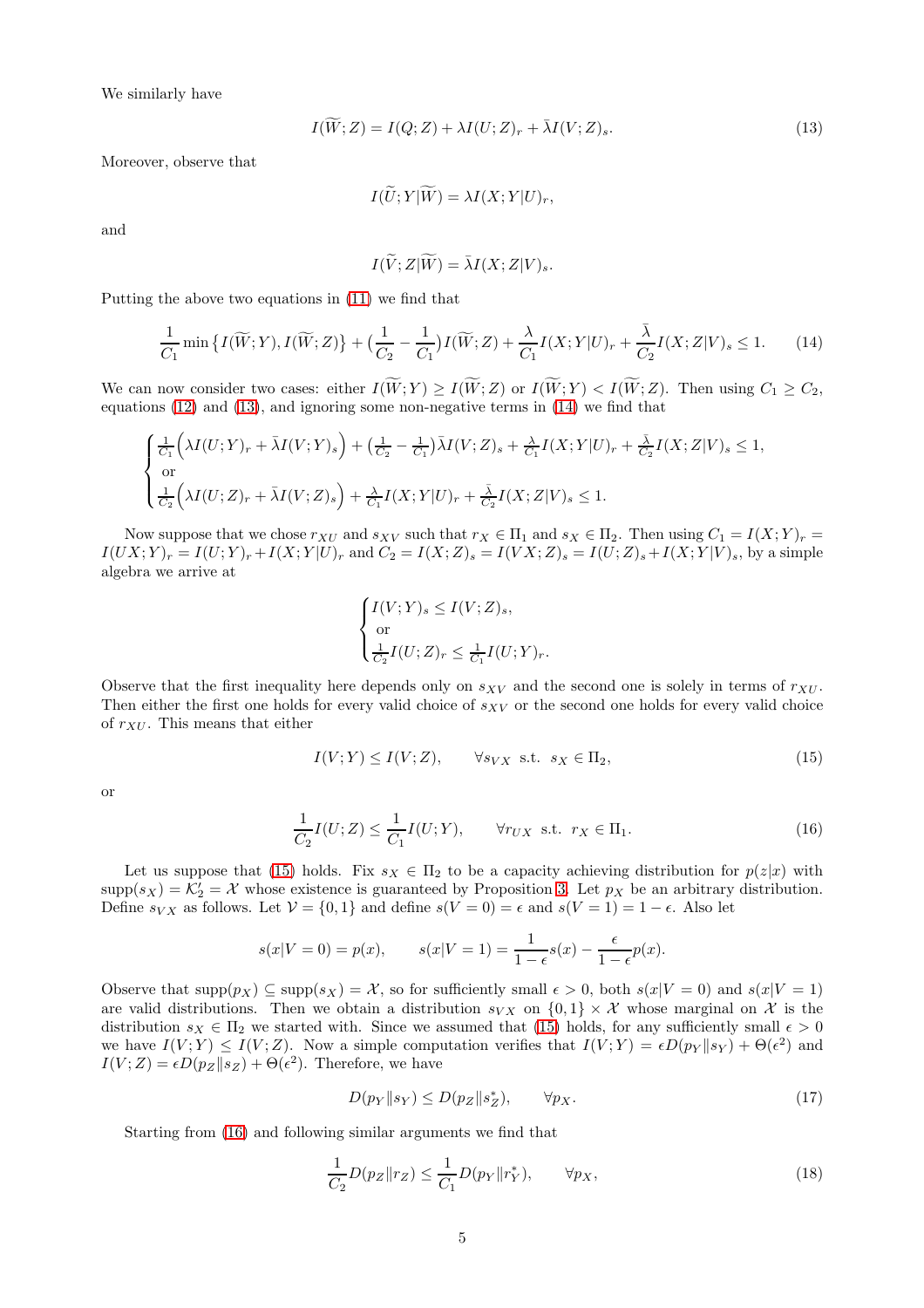where  $r_X \in \Pi_2$  is a capacity achieving distribution for  $p(y|x)$  with  $supp(r_X) = \mathcal{K}'_1 = \mathcal{X}$ . Then either [\(17\)](#page-4-4) or [\(18\)](#page-4-5) is satisfied.

Let us in [\(17\)](#page-4-4) and [\(18\)](#page-4-5) restrict ourself to  $p_X$  of the form  $p(x) = \delta_{x,x_0}$ , where  $\delta_{x,x_0}$  denotes the Kronecker delta function and  $x_0 \in \mathcal{X}$  is arbitrary. Then either

<span id="page-5-1"></span><span id="page-5-0"></span>
$$
D(p_{Y|x_0} \| s_Y) \le D(p_{Z|x_0} \| s_Z^*) = C_2, \qquad \forall x_0,
$$
\n(19)

or

$$
\frac{1}{C_2}D(p_{Z|x_0}||r_Z) \le \frac{1}{C_1}D(p_{Y|x_0}||r_Y^*) = 1, \qquad \forall x_0,
$$
\n(20)

holds.

If [\(17\)](#page-4-4) and then [\(19\)](#page-5-0) hold, we have  $\max_{x_0} D(p_{Z|x_0}||s_Y) \leq C_2$ , which using [\(4\)](#page-1-0) gives  $C_1 \leq C_2$ . Then by our assumption  $C_1 \geq C_2$  we arrive at  $C_1 = C_2$ . Therefore, [\(17\)](#page-4-4) does not hold if  $C_1 > C_2$ . Moreover, if  $C_1 = C_2$ , [\(17\)](#page-4-4) and [\(18\)](#page-4-5) are symmetric. So in both cases, with no loss of generality we may assume that (18) and then [\(20\)](#page-5-1) are satisfied.

We note that [\(20\)](#page-5-1) implies that  $\max_{x_0} D(p_{Z|x_0}||r_Z) \leq C_2$ . Thus  $r_Z$  is an optimal output distribution for  $p(z|x)$ , and by its uniqueness  $r_Z = s_Z^*$ . Then [\(18\)](#page-4-5) reduces to

$$
\frac{1}{C_2}D(p_Z \| s_Z^*) \le \frac{1}{C_1}D(p_Y \| r_Y^*), \qquad \forall p_X.
$$

On the other hand, by Proposition [3](#page-2-4) we have  $D(p_Y || r_Y^*) = C_1 - I(X;Y)_p$  and  $D(p_Z || s_Z^*) = C_2 - I(X;Z)_p$ . Using these in the above inequality gives [\(8\)](#page-3-3).

(←) We now prove the converse. We assume that either  $C_1 > C_2$  and [\(8\)](#page-3-3) holds, or  $C_1 = C_2$  and the two channels are more-capable comparable. In the latter case, by symmetry with no loss of generality we assume that  $p(y|x)$  is more capable than  $p(z|x)$ . Then in both cases [\(8\)](#page-3-3) holds. Assuming this we show that time division is optimal for the broadcast channel  $p(y|x)p(z|x)$ .

Let  $(R_1, R_2)$  be an achievable rate pair. By the UV outer bound [\(2\)](#page-0-1), there exists  $p_{UVX}$  such that

$$
R_2 \le I(V; Z),
$$
  
 
$$
R_1 + R_2 \le I(V; Z) + I(U; Y|V) \le I(V; Z) + I(X; Y|V).
$$

Then using the fact that  $C_1 \geq C_2$  we find that

$$
\frac{R_1}{C_1} + \frac{R_2}{C_2} \le \frac{I(X;Y|V)}{C_1} + \frac{I(V;Z)}{C_2} \\
\le \frac{I(X;Z|V)}{C_2} + \frac{I(V;Z)}{C_2} \\
\le \frac{I(X;Z)}{C_2} \\
\le 1,
$$

where in the second line we use [\(8\)](#page-3-3). We are done.

### 4 Example

In the statement of Theorem [4](#page-3-4) we assume that  $\mathcal{K}'_1 = \mathcal{K}'_2 = \mathcal{X}$ . This may seem an unnecessary technical assumption that is forced by our proof method. Here we give an example to illustrate that Theorem [4](#page-3-4) does not hold without it.

Let A, B be two finite disjoint sets with  $|A| \geq |B| \geq 2$ . Let  $\mathcal{X} = \mathcal{A} \cup \mathcal{B}$ ,  $\mathcal{Y} = \mathcal{A}$  and  $\mathcal{Z} = \mathcal{B}$ . Define channels  $p(y|x)$  and  $p(z|x)$  by

$$
p(y|x) = \begin{cases} \delta_{x,y} & x \in \mathcal{A}, \\ \frac{1}{|\mathcal{B}|} & x \in \mathcal{B}, \end{cases} \qquad p(z|x) = \begin{cases} \frac{1}{|\mathcal{B}|} & x \in \mathcal{A}, \\ \delta_{z,x} & x \in \mathcal{B}, \end{cases}
$$

where  $\delta$  denotes the Kronecker delta function.

The uniform distribution on the subset  $A \subset \mathcal{X}$  is the unique capacity achieving distribution of  $p(y|x)$ , and its optimal output distribution is the uniform distribution on  $\mathcal{Y}$ . Then  $\mathcal{K}'_1 = \mathcal{A}$ . Likewise the unique